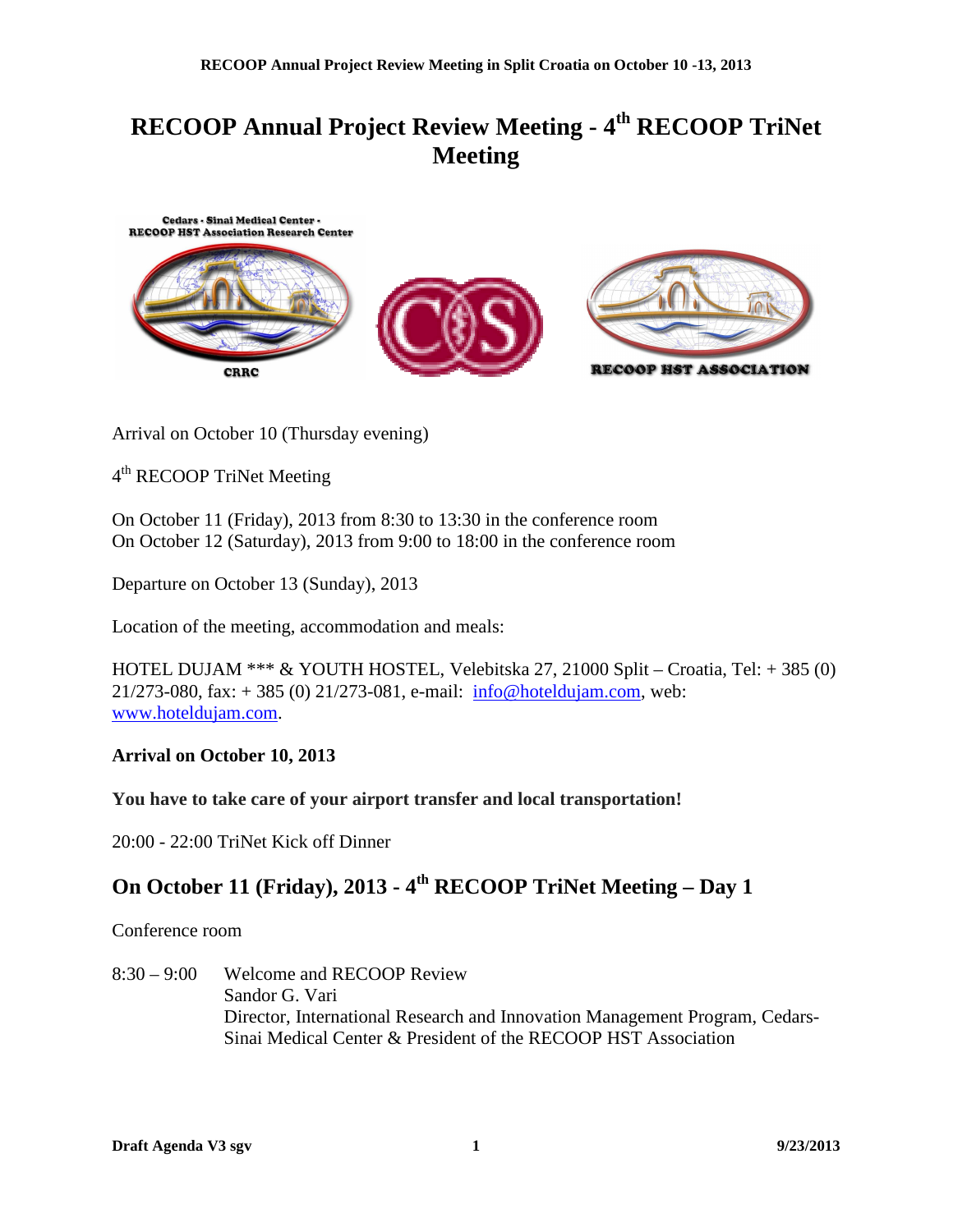- 9:00 9:15 Impact of Obesity and Stress on Cardiovascular Function Marta Balog Laboratory of neurobiology, Department of Medical Biology, School of Medicine Osijek, Croatia
- 9:15 9:40 Influence of body weight on bone mineral density in rats in experimental model of osteoporosis Martin Gajdoš and Patrícia Kramárová Faculty of Medicine, Slovak Medical University in Bratislava; Slovakia
- 9:40 -10:05 Effects of high fat diet, ovariectomy and excercise on obesity (OB) receptor expression in rat perirenal fat tissue and brain Senka Blažetić Department of Biology, University of Osijek, Osijek, Croatia
- 10:05 -10:20 SSAO/VAP-1 activity in the aorta and adipose tissues the role of gender, obesity and stress Tamas Tábi Department of Pharmacodynamics, Semmelweis University, Budapest, Hungary
- 10:20 -10:35 Impact of ovariectomy, high fat diet, physical activity and antioxidant rich cookies on oxidative/antioxidative status in rat liver Rosemary Vuković Department of Biology, University J. J. Strossmayer of Osijek, Osijek, Croatia
- 10:35 10:50 Investigation of the possible role of stress and female hormones in the development of cardiomyocyte dysfunction Attila Borbely Institute of Cardiology, Division of Clinical Physiology, Medical and Health Science Center, University of Debrecen, Hungary
- 10:50 11:15 Coffee Break
- 11:15 11:30 Smooth muscle electromyography: an old-new method for myometrial and gastrointestinal investigations in vivo Robert Gaspar Department of Pharmacodynamics and Biopharmacy, University of Szeged, Hungary
- 11:30 11:45 The effects of prenatal stress on the early neurobehavioral development of rat pups Tímea Kvárik Department of Obstetrics and Gynaecology, Medical School, University of Pécs, Pécs, Hungary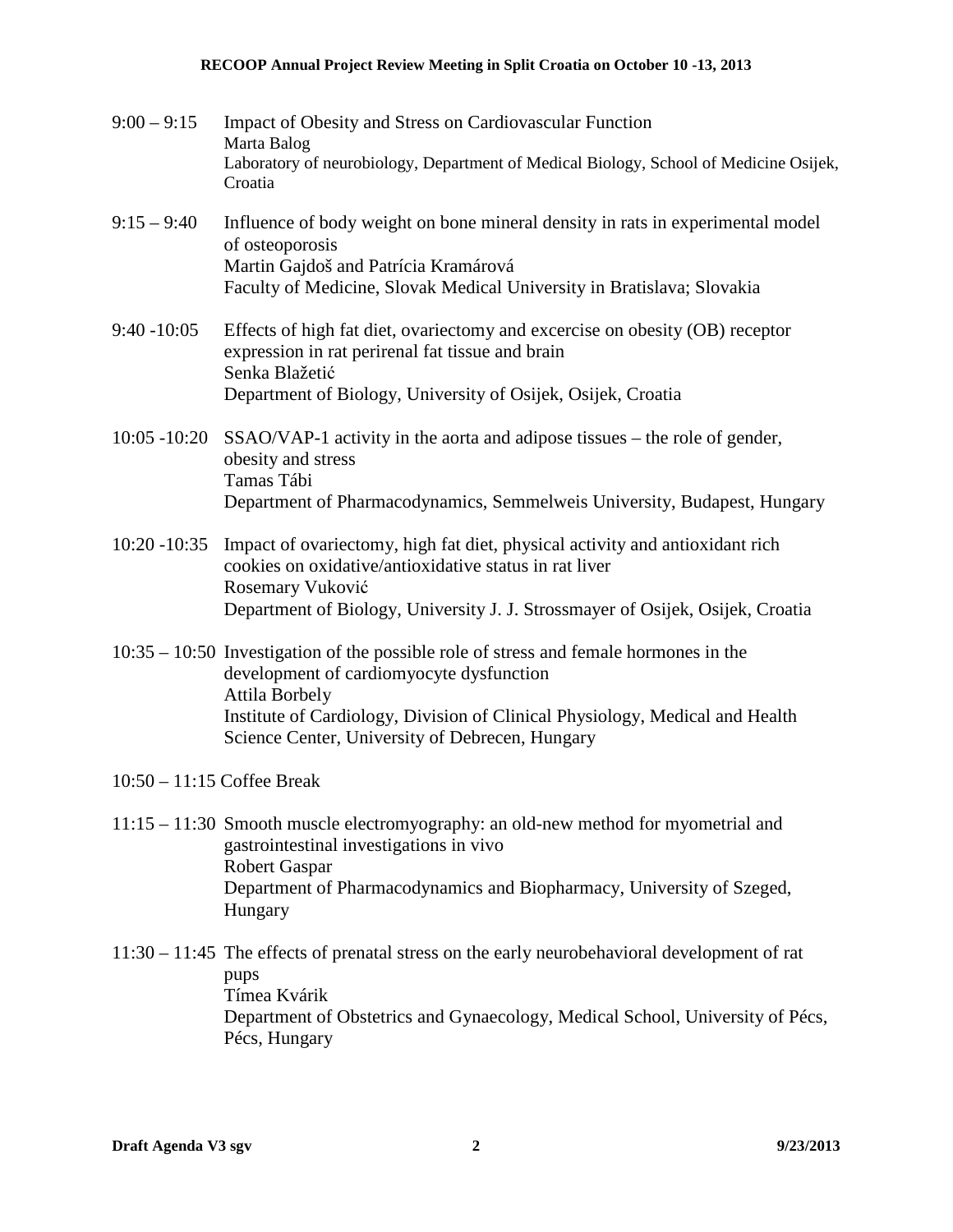- 11:45 12:00 The effects of intraganglionic injection of calcium/calmodulin-dependent protein kinase II inhibitors on pain-related behavior in diabetic neuropathy Antonia Jelicic Kadic Laboratory for Pain Research, University of Split School of Medicine, Split, Croatia
- 12:00 12:15 Intrathecal inhibition of calcium/calmodulin-dependent protein kinase II in diabetic neuropathy adversely affects pain-related behavior Matija Boric Laboratory for Pain Research, University of Split School of Medicine
- 12:15 12:30 Central regulation of food intake in stress and obesity Katarina Sebekova Institute of Molecular BioMedicine, Medical Faculty, Comenius University, Bratislava, Slovakia
- 12:30 12:40 FelxiForm 2.0 Electronic Data Entry Form Gyula Markovics Praxinfo, Miskolc, Hungary
- 12:40 13:00 Stress, Obesity, Bone Density, Metabolic and Cardiovascular Diseases Panel discussion Sandor G. Vari
- 13:00 14:00 Lunch
- 14:00 19:00 Bland into Split and mingle with RECOOP Scientists
- 19:00 21:00 Dinner

# **On October 12 (Saturday), 2013 - 4th RECOOP TriNet Meeting – Day 2**

Conference room

- 9:00 9:15 Review the Progress Sandor G. Vari
- 9:15 9:30 Collaboration in 2013 of the Institute of Cell Biology (Ukraine) with other institutions of the RECOOP-HST Association Rostyslav S. Stoika Institute of Cell Biology (ICB) Lviv, National academy of Sciences of Ukraine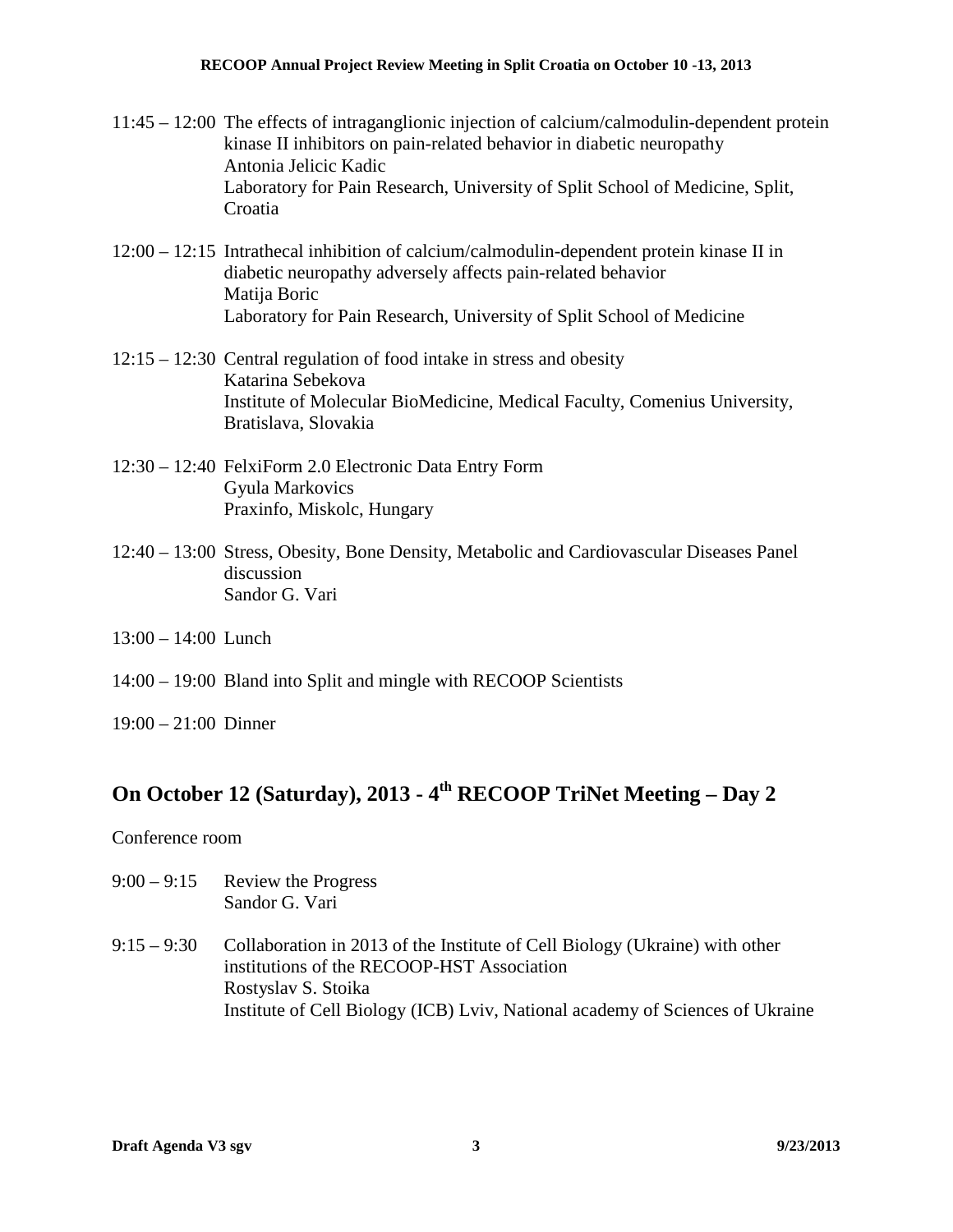- 9:30 9:45 Combining Stem Cells and Biomaterials for Brain Repair Unlocking the Potential of the Existing Brain Research through Innovative In Vivo Molecular Imaging Marija Lovrić Senior Scientist on GlowBrain project, University of Zagreb, School of Medicine, Croatia
- 9:45 10:00 Recent progress in light emitting inorganic nanocrystalls growth, their functionalization and potential use in biomedicine Artur Podhorodecki, Institute of Physics, Wroclaw University of Technology, Wroclaw, Poland
- 10:00 10:15 Native and synthesized magnetic nanoparticles and their excitotoxic potential Tatiana Borisova Department of Neurochemistry, Palladin Institute of Biochemistry (Kiev) National Academy of Sciences of Ukraine
- 10:15 10:30 *In vivo* monitoring of transport of poly(*L*-lysine)-modified iron oxide nanoparticle-labeled macrophages in a rat Daniel Horák Institute of Macromolecular Chemistry, Academy of Sciences of the Czech Republic
- 10:30 10:45 ?????? MRI and Bioluminescent Imager for in vivo detection of nanoparticles Marija Lovrić Senior Scientist on GlowBrain project, University of Zagreb, School of Medicine, Croatia
- 10:45 11:00 Detection of nanoparticles in Blood Brain and Human Placenta Barrier Sandor G. Vari Director, International Research and Innovation Management Program, Cedars-Sinai Medical Center & President of the RECOOP HST Association
- 11:00 11:15 Coffee Break
- 11:15 -11:45 Nanomedicine Panel Discussion Sandor G. Vari
- 11:45 12:00 Dry throat swab sampling for enterovirus PCR diagnosis Shubhada Bopegamage Enterovirus Laboratory, Slovak Medical University, Bratislava, Slovak Republic
- 12:00 12:15 The importance of estimating the correct gestational age and monitoring the pregnancy in preterm birth Cristian Poalelungi "Carol Davila" University of Medicine and Pharmacy, Bucharest, Romania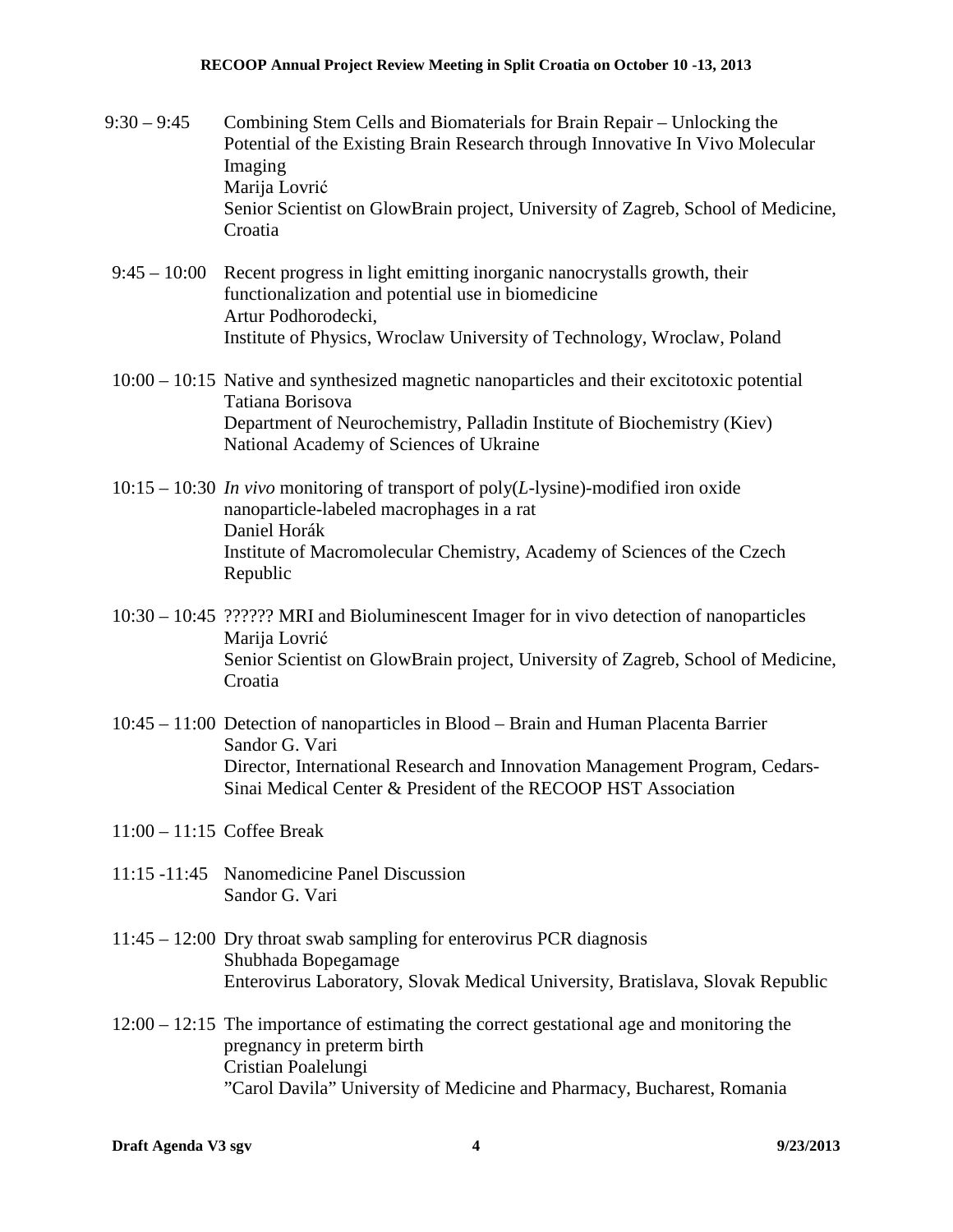- 12:15 12:30 Murine cytomegalovirus defective in myeloid-cell dissemination functions exhibit decrease CNS invasiveness in newborn animals. William Britt Division of Infectious Diseases, Department of Pediatrics, University of Alabama at Birmingham, Birmingham, Alabama, USA
- 12:30 12:45 ?????? Evaluation of IL-6 in cervical fluid in late PPROM pregnancies jeopardized by early onset sepsis Marian Kacerovsky Department of Obstetrics and Gynecology, University Hospital in Hradec Kralove, Czech Republic
- 12:45 13:00 Mother and Child Health Panel Discussion Sandor G. Vari
- 13:00 -14:00 Lunch Break
- 14:00 14:15 Impact of adipose tissue and related inflammatory mechanisms on the atherosclerosis Králová Anna Laboratory for Atherosclerosis Research, Institute for Clinical and Experimental Medicine (IKEM), Prague, Czech Republic
- 14:15 14:30 Testing the Timing Hypothesis of Atherosclerosis Prevention in Women Jan Pitha Laboratory for Atherosclerosis Research, Institute for Clinical and Experimental Medicine (IKEM), Prague, Czech Republic
- 14:30 14:45 Risk factors and gender differences at all sites in the RECOOP WH and CVD Retro Study Dražen Mlinarević Emergency Cardiology, Clinical Hospital Osijek and Department of Medical Biology, School of Medicine Osijek,
- 14:45 15:15 Women's Health and CVD Panel Discussion Lifestyle Intervention in Women with Different Reproductive, food Intake, Stress and Smoking Status on Cardiovascular Health Jan Pitha
- 15:15 16:00 RECOOP Project Review Sandor G. Vari

CEE Public Health Awareness Program CEE NIH Visiting Fellow program Capacity building for science communication and grant writing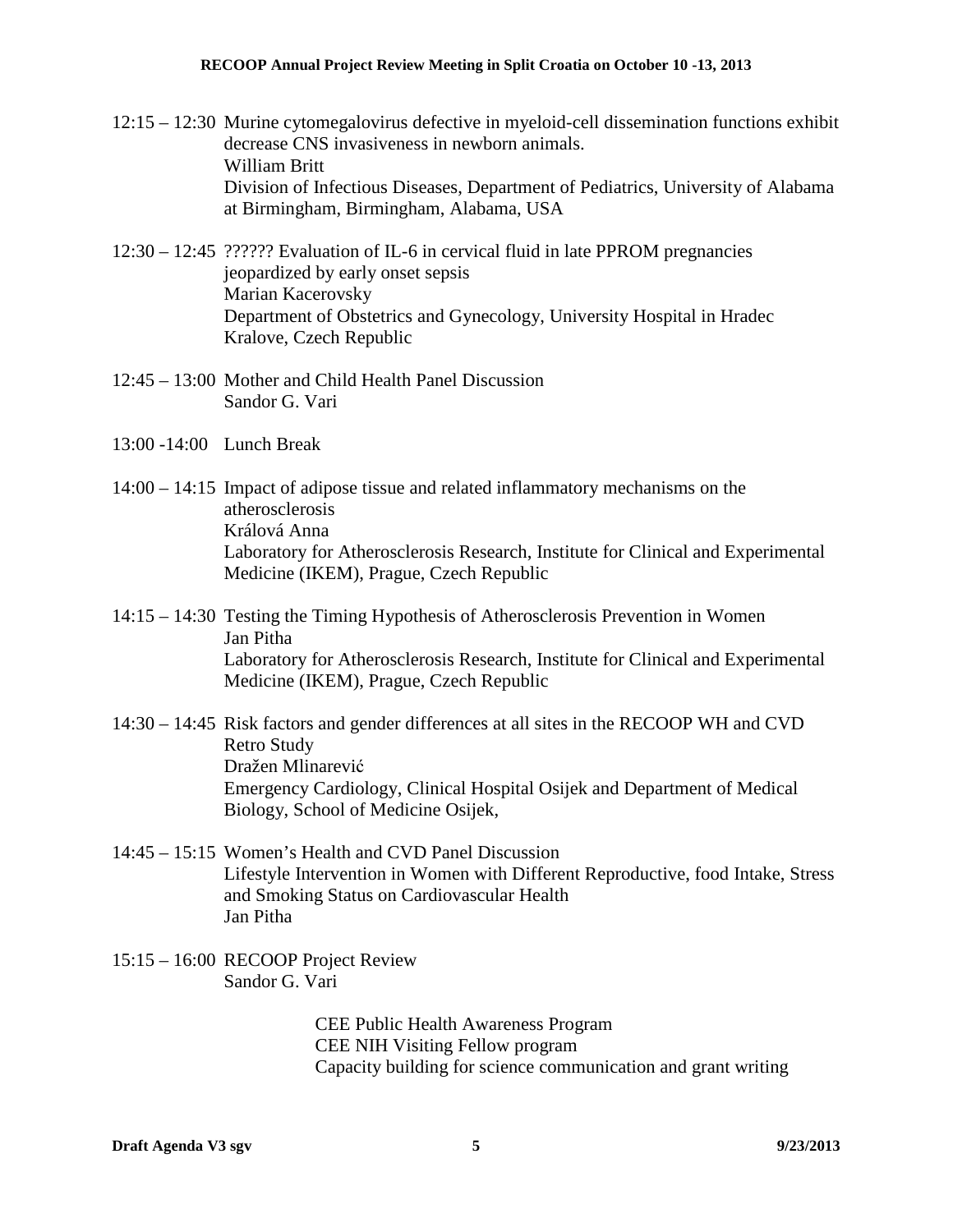16:00 – 16:30 Coffee Break Consultation - FelxiForm 2.0 Electronic Data Entry Form Gyula Markovics

16:30 – 17:30 All About Health Care Data

Linn Defensor Office of Research Compliance and Quality Improvement, Cedars-Sinai Medical Center, Los Angeles, CA, USA and RECOOP HST Consortium CTSMN Project Leader

17:30 – 18:30 Team and Project Building in the RECOOP Research Networks

#### Mother and Child Health

Moderator: Chander P. Arora, Research Project Adviser, International Research and Innovation Management Program, Cedars-Sinai Medical Center, Los Angeles, CA, USA

> RETRO Manuscript Relativity of risk factors Prospective Studies: Cytomegalovirus Screening in Mothers and Newborns Coxsackievirus B (CVB) Study in Mothers and Newborns IL-6 in cervical fluid in late PPROM pregnancies

Women's Health &CVD Moderator: Zoltan Papp, Institute of Cardiology, Clinical Physiology Department University of Debrecen, Hungary

> RETRO Manuscript Prospective Study: Lifestyle Intervention in Women in Different Reproductive Stage with Different Risk Factors Shared decision making in CVD lifestyle intervention with primary care physicians and patients Translational Research: **Obesity** Stress Central regulation of food intake in stress and obesity Mitochondrial Apoptosis and dysfunction in obesity, diabetes and CVD

NanoBioTechnology Moderator: Rostyslav Stoika

> Investigating use of nanocrystalls in biomedicine (melanoma, brain and breast tumor) Modified iron oxide nanoparticle in MRI imaging Femtonics two-photon (2P) microscope for test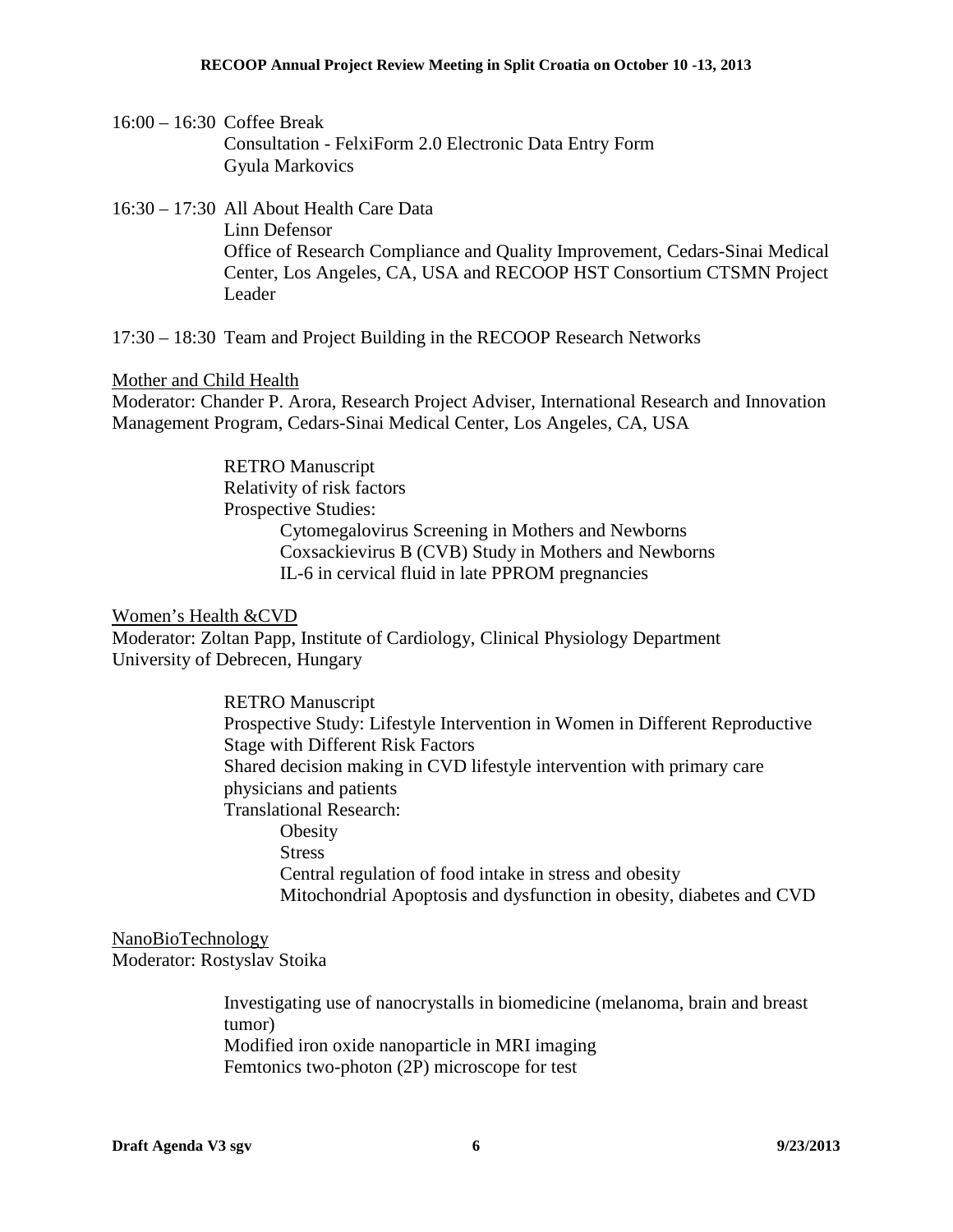MRI and Bioluminescent Imager for in vivo detection of nanoparticles in Blood – Brain and Human Placenta Barrier Drug delivery via nanoparticles

18:30 – 19:15 Summary of the Team and Project Building in the RECOOP Research Networks (15 minutes/network)

> Mother and Child Health Chander P. Arora

> Women's Health &CVD Zoltan Papp

NanoBioTechnology Moderator: Rostyslav Stoika

- 19:15 19:30 RECOOP HST Association Research Plan 2013/14 Sandor G. Vari
- 20:00 22:00 Dinner

# **October 13 (Sunday), 2013 - Departure**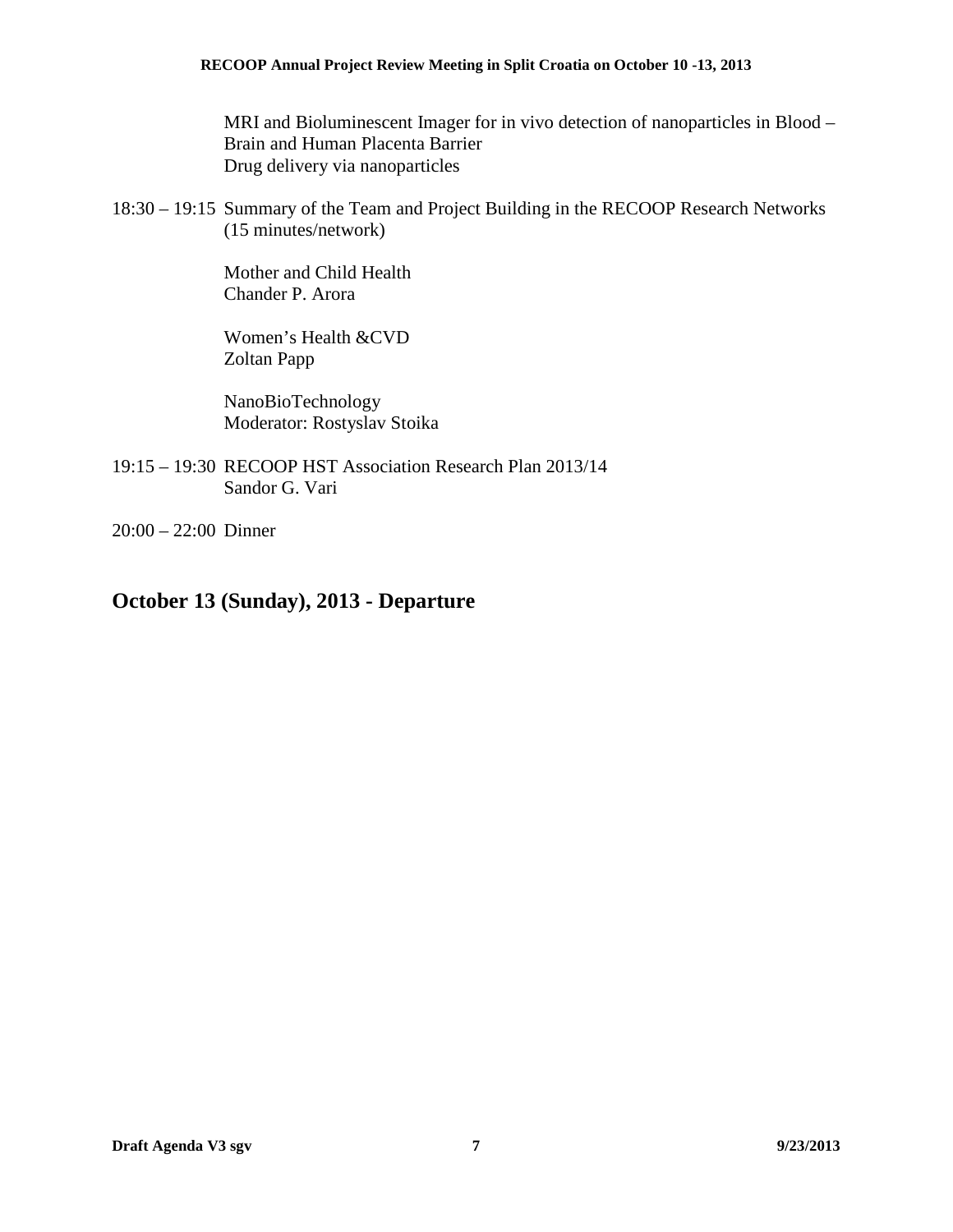### **CEE Public Health Awareness Program**

RECOOP's research activities could be reviewed in the Biopolymers and Cell Journal (www.biopolymers.org.ua); 2010 -13 Vol. 26., 27., 28., 29., N2 supplementary. RECOOP and the Brain Sneezing Group – BSG (http://cartooneast.com/category/index/item\_id/2) built a creative platform for cartoonists and medical professionals could bring some fresh ideas into the way of thinking of scientists, physicians and cartoonists. In 2013 implemented the CEE Public Health Awareness Program and will organize the "Brain Sneezing Day" (BSD) as part of the Dana Foundation's worldwide Brain Awareness Week - BAW (bawinfo@dana.org). Following that every year RECOOP and BSD will organize Public Health Awareness Days for prevention of cardiovascular diseases (Heart Beat Together), obesity (Beat the Drum and Loose the Fat), diabetes (Eat Less to Prevent Diabetes), preterm birth (Healthy Mother - Happy Child) and cancer (Together we Prevent to be a Ghost). We would like to involve the Clinton Foundation.

## **CEE NIH Visiting Fellow program**

RECOOP HST Association would like to build a joint venture with the Clinton Foundation to establish a Central and Eastern European (CEE) NIH Visiting Fellow program for young physicians and post docs. The NIH training program has two phases. Phase I., is postdoctoral research training has to be completed at NIH Institutes. The pre-selection will be made by RECOOP will guaranty young scientists have secured research projects at home (Croatia, Czech, Hungary, Romania, Slovakia &Ukraine). NIH already partners with several countries/regions are partially funding Phase I. https://www.training.nih.gov/international\_career\_transition\_awards. The annual cost of one fellow is 70K. RECOOP shall secure 50% partially fund of annual cost of the CEE NIH Visiting Fellows. RECOOP is creating a CEE NIH Visiting Fellow Fund to provide support for 10 young scientists from CEE (35K/young scientists/year total 350K/year). In Phase II seventeen Cedars–RECOOP Research Centers will host and provide re-entry grants with home country co-funding.

### **Capacity building for science communication and grant writing**

RECOOP HST Association and NIH/NCI would like to increase the number of young scientists capable of writing good quality peer - review articles and competitive grants. In May 2014 Split, Croatia a two days workshop, in August 2014 (Prague, Czech Republic) and in July 2015 Lviv, Ukraine five days Summer Schools are proposed by the RECOOP HST Association with the Center for Global Health of the U.S. National Cancer Institute (NCI) of the National Institutes of Health to discuss the most important aspects of writing a research article, specifically the different sections and the language that can be used to accomplish one's goals in those sections of an article. A considerable amount of time will be spent on how authors can analyze texts to understand language choices and see how writing is much more than having the right general organization and achieving technical accuracy. The same method will be used for grant writing. The participating young scientists with the help and supervision of the tutors will convert their Young Scientist Research Award Phase I application prior sent to the tutors into Phase II.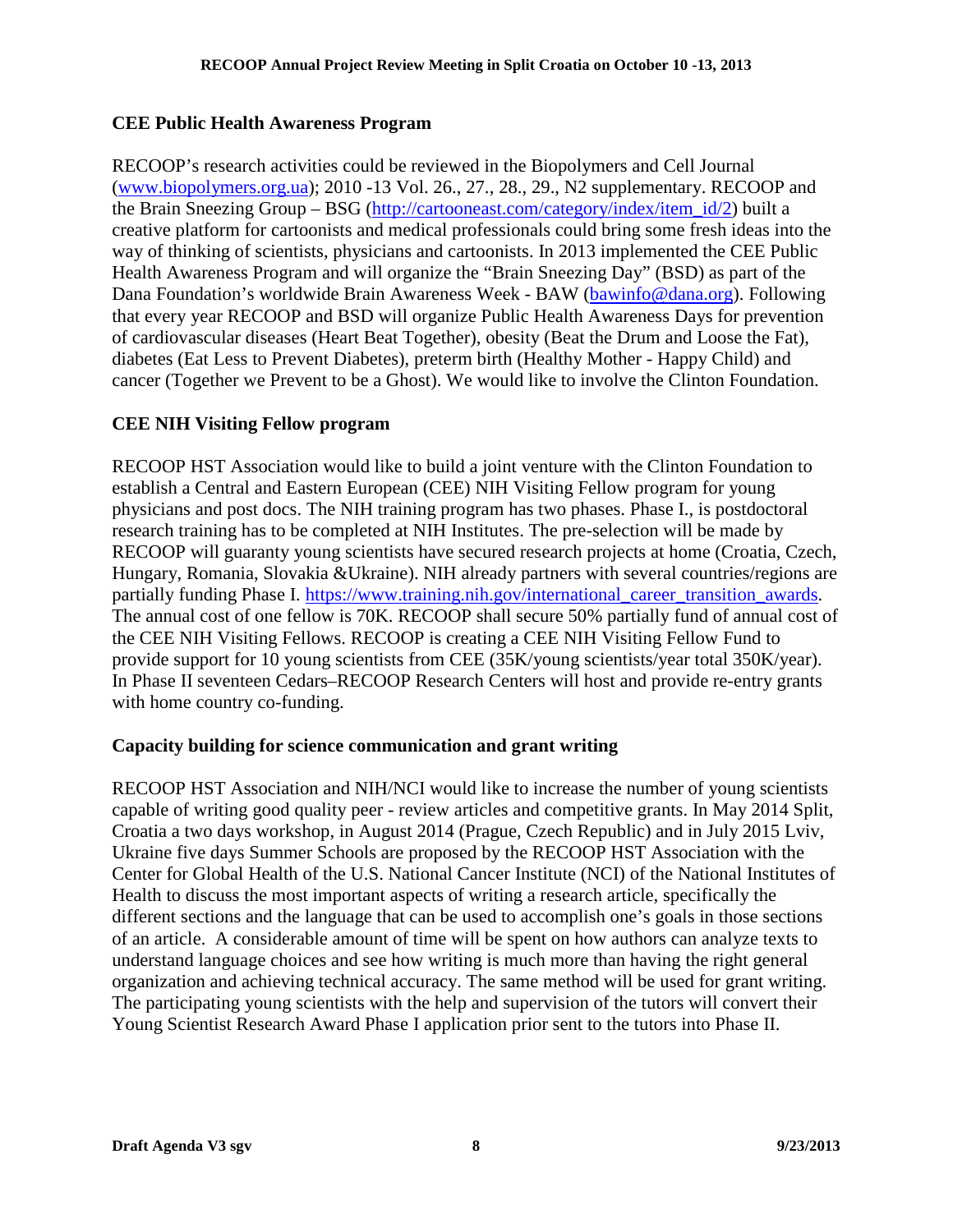## 4th RECOOP TriNeT Meeting in Split, Croatia

Welcome to Split

You have to take care of your airport transfer and local transportation!



#### **Information package**

- **1. Getting to Split**
- **2. Getting to your hotel from the airport**
- **3. Getting to your hotel from the train and bus station in the city port**
- **4. Walking from hotel Dujam/Art to the city center**
- **5. What to see and do in Split**
- **6. Public transport in Split**
- **7. Taxis**
- **8. Practical tips**

### **1. Getting to Split**

Split is served by airport located in the city of Kaštela (about 25 km outside of Split), ferry and bus transport (last station of both train and long-haul buses is located in the city center, at the port). You can also comfortably arrive by car; Croatia has built an excellent network of highways in recent years.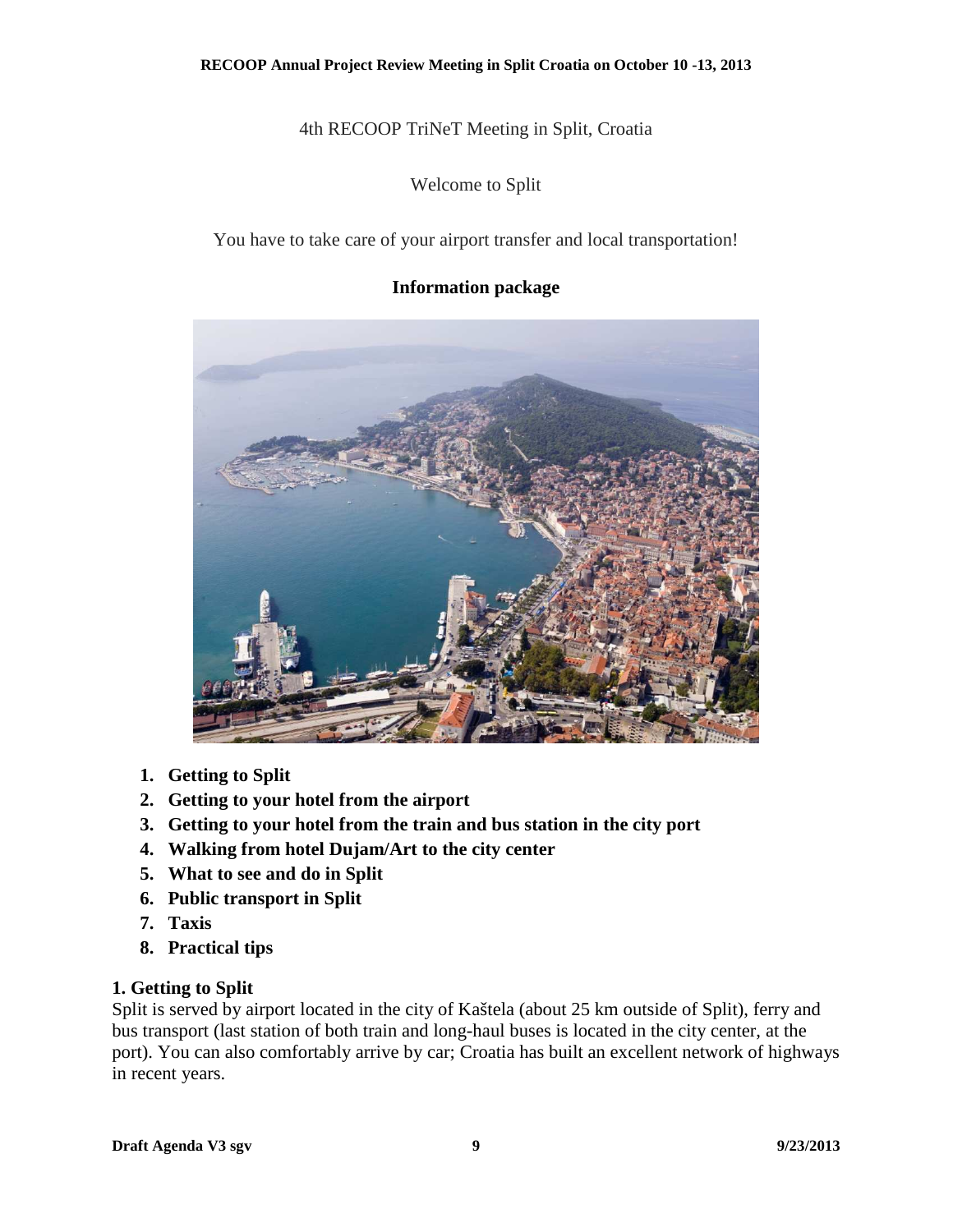Alternatively, there is an airport in Zadar (http://www.zadar-airport.hr/en/), which is served by Germanwings, Ryanair and Danube wings. If you decide to fly to Zadar, you can take aiport bus to get to the bus station for long-distance buses in Zadar, and take another bus from there to Split – drive from Zadar to Split is about 2 hrs long.

## **2. Getting to your hotel from the airport**

**By airport bus**: There is official airport bus, located immediately at the front of the airport building. When you exit the airport, turn to the right. Bus schedule:

http://www.plesoprijevoz.hr/split.html (departures from Split airport). You can buy ticket at the driver. One-way bus ticket costs 30 HRK (about 4 Eur). The driver does not accept Euros so you should change currency at the airport. This bus does not have any stops before Split, and it takes about 30 min to get to Split. Ask the driver to stop for you on the bus station in front of the Atrium hotel in Split. From that bus station, it is a short walk to hotel Dujam (Map 1) and hotel Art (Map 2).

**By local intercity bus**: The official airport bus has limited departures. If it happens that the bus is not leaving for Split around your arrival time, you can take local bus #37 that drives from Trogir to Split. The local bus stop is just 100 m below the airport, on the road. When you cross the airport parking, cross the road and the station will be right there. You can buy ticket at the driver (you should enter the front door). The bus ticket costs about 20 HRK (around 3 Eur). The driver does not accept Euros so you should change currency at the airport. This bus has numerous stops along the way, and it will take about 50-60 min to get to Split. Ask the driver, or fellow passengers on the bus, to warn you when the bus will stop in front of the Atrium hotel in Split.

**By taxi**: Multiple taxis are available in front of the airport. It costs at least 200 HRK (about 30 Eur). Please check the price before entering the taxi. The drive will take about 30 min to get to the meeting venue.

## **3. Getting to hotel Dujam from the train and bus station in the city port**

To get to the hotel Dujam from the central train/bus station in the city centre: after exiting the railway/bus station, one needs to turn left, and walk for about 200 m to get to the station of the local bus #9. Take the bus #9 and exit the 6th station (you can also ask the driver to warn you about the station of the Dujam hotel). Bus ticket can be bought inside the bus from the driver, and it costs 12 kn (about 1.5 Eur). The driver does not accept Euros so you should change currency at the station. One can also walk from the railway station to the hotel Dujam – the walk is 1.8 km long and it could take 25-30 min (Map 3).

## **4. Walking from hotel Dujam/Art to the city center**

The hotels are located about 20 min of slow walk from the city center. If you would like to take the local bus, you can take bus #9 near the hotels. Please refer to Maps 1 and 2 to see how to get to the nearest local bus station.

### **5. What to see and do in Split**

Split is a historical city, 1700 years old. There are plenty of things to see and do. **Diocletian's palace** was built by Roman emperor in the 4<sup>th</sup> century AD, and the city grew around the palace. The palace is the very center of the city, so do not expect to visit some isolated and empty palace. Many people live in the palace, and it is full of shops and restaurants.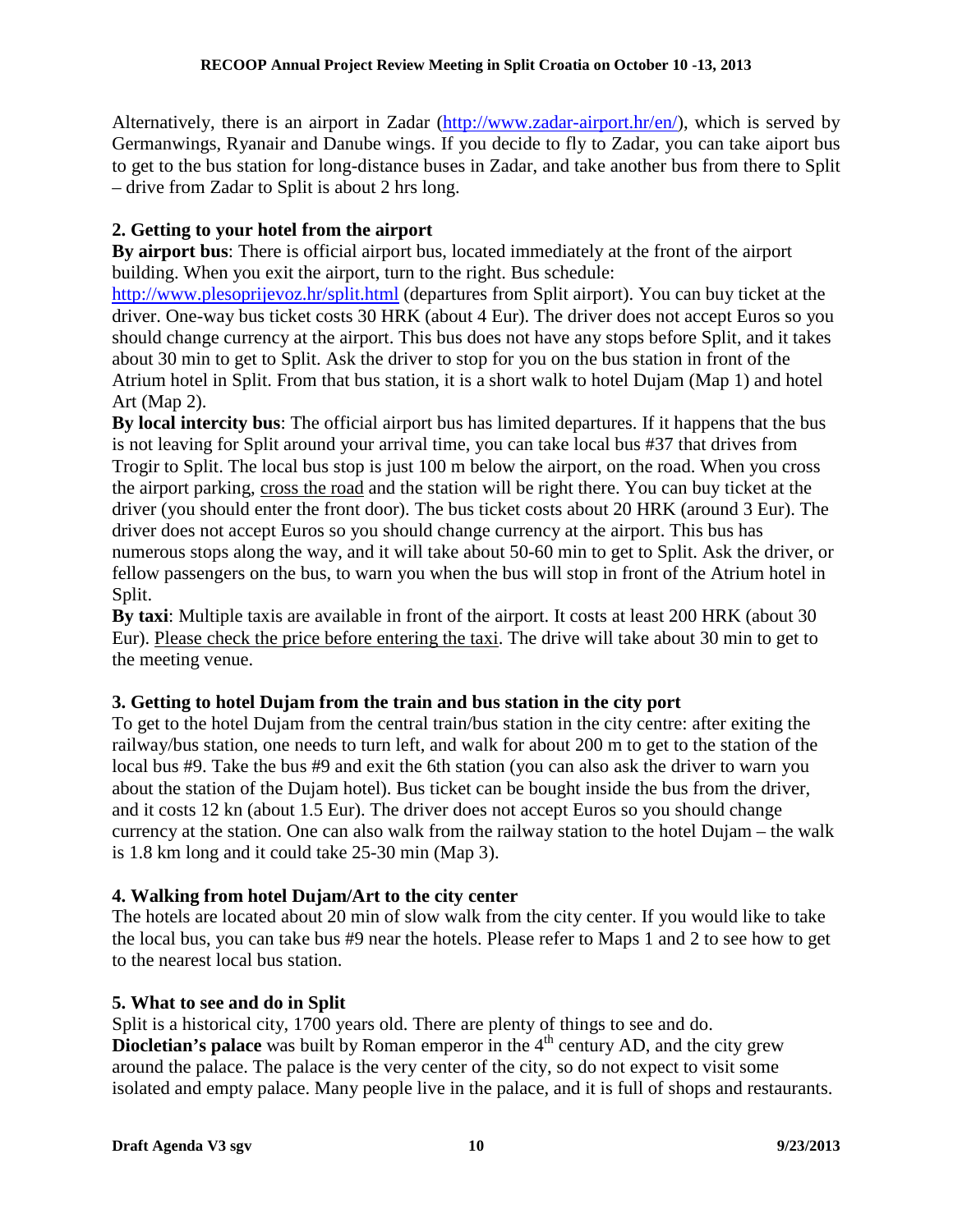**Cathedral and Bell Tower of St. Domnious** are right in the center of Diocletian's palace. You can walk all the way to the top of the bell tower and the entrance ticket is 30 kn (about 4 Eur). Not recommended for people afraid of heights and open spaces, as the bell tower is quite 'airy'. **Riva** is a promenade at a seaside front of the Diocletian's palace, facing the city. Riva is the living room of Split. We go there to see and been seen. Take a stroll through Marmont street and along Riva, and then have a coffee at one of numerous cafés.

West coast is a recently renovated and expanded part of the promenade that goes from the end of Riva to the Sustipan. Very nice and relaxing walk, highly recommended. There are several cafés and one restaurant right in the middle of the West coast.

**Coffee culture** is very strong in Split and you will see numerous people sitting in cafes. People from abroad always ask us is anyone working at Split, when there are so many people in cafés. Considering our high unemployment rates in Croatia, the most accurate answer is – very few people actually work. The price of beverage in cafes is the same if you sit or if you drink at the bar. To give you a rough estimate of prices to expect in cafes – plain espresso coffee is around 8 kn (cca 1 Eur), coffee with milk or espresso around 10 kn (cca 1.5 Eur), soft drink around 12 kn (cca 1.7 Eur), small beer about 15 kn (cca 2 Eur).

**Marjan hill** is a small hill (highest point 178 m) with forest and recreational facilities. It is highly recommended to go to Vidilica – the observation point above Split. It is about 15 min walking uphill from the city center. When you get there, you will be rewarded with fantastic views of Split, sea and islands. And, of course, there is a café there.

**Meštrovi**ć **gallery** houses works of a world renowned Croatian sculptor Ivan Meštrović. The gallery and surrounding park are truly worth a visit. Take the bus #12 from Riva to get there. **Ba**č**vice beach** is only 10 min walking away from the city center. It is a beautiful sandy beach, with a Blue Flag. This is not one of the beach resorts, and it does not have any mega hotels. A good place to relax, have an ice cream, or – a drink in one of numerous bars along the beach. **Islands Bra**č **and Šolta** are one hour away with a ferry from Split. **Island Hvar** is two hours away. Going to islands would require a day trip and staying in Split more days before or after the meeting.

**Cities of Trogir and Omiš** are one hour away from Split by local buses. Those are beautiful historical cities, pearls of Adriatic.

Popular tourist attractions further away from Split are **national parks Krka** and **Plitvice Lakes**, city of **Dubrovnik** and city of **Mostar in Bosnia and Herzegovina**. Visiting those places requires at least a full-day trip.

## **6. Public transport in Split**

Split has bus lines numbered from 1 to 19. Day buses 1 through 18 run from 05:00 to 23:00. There is only one night bus, number 19, which runs on Fridays and Saturdays. Maps and schedules for each line can be found at their respective stops. Tickets can be purchased on the bus for 11 kn or from kiosks near each bus stop for less. The company that operate Split's buses is called Promet Split, so make sure the kiosk has that name on it before trying to buy a ticket. Split is covered by one zone, so a ticket is good for one trip anywhere in the city. Sukoišanska is the main station from which you can catch buses for Trogir, Omiš, the airport and other destinations outside of Split. Sukoišanska's ticket office operates from 06:00 to 20:00 on weekdays, 06:00 to 12:00 on Saturdays and is closed on Sunday. To contact the Sukoišanska station, dial (021) 48 06 56. For general information regarding bus services, call (021) 40 79 99. http://www.promet-split.hr/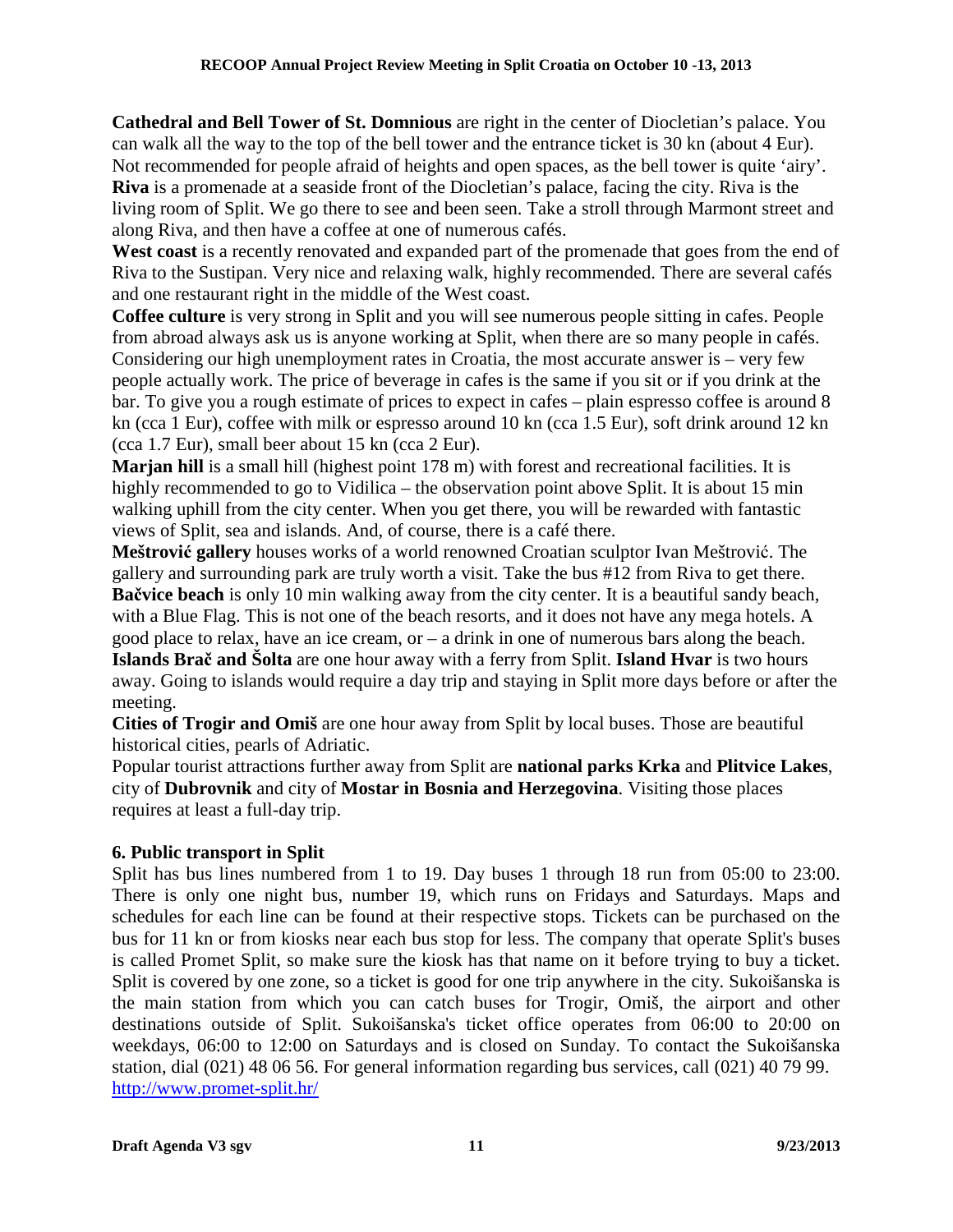http://www.promet-split.hr/sadrzaj/interaktivna/interaktiv 10 preview.html

#### **7. Taxis**

The simplest way to call a taxi is to dial 970. The starting fee for a taxi trip is 20 kn, with a 10 kn fee added per kilometer and 2.5 – 10 kn added per each piece of luggage. There is no additional charge for traveling at night. Taxis wait in front of most major hotels, Firule and Križine hospitals, at the ferry port, at the main bus station and near the Riva.

#### **8. Practical tips**

**Tap water** in Split is potable. Numerous public places have water fountains with potable water as well.

**Currency** is Croatian kuna (HRK). The exchange rate is approximately 1 Eur = 7.5 HRK. There are many currency exchange offices around Split and your hotel might also provide this service. Split is generally a **safe city**, but exercise caution and common sense. Protect your valuables. **Official language** is Croatian.

Majority of **population** is Croatian (90.4%), Catholic and conservative. Population of Croatia is 4.2 million.

Croatia joined **EU** on July 1, 2013. Useful links: http://www.split.info/ www.croatia.hr www.visitsplit.com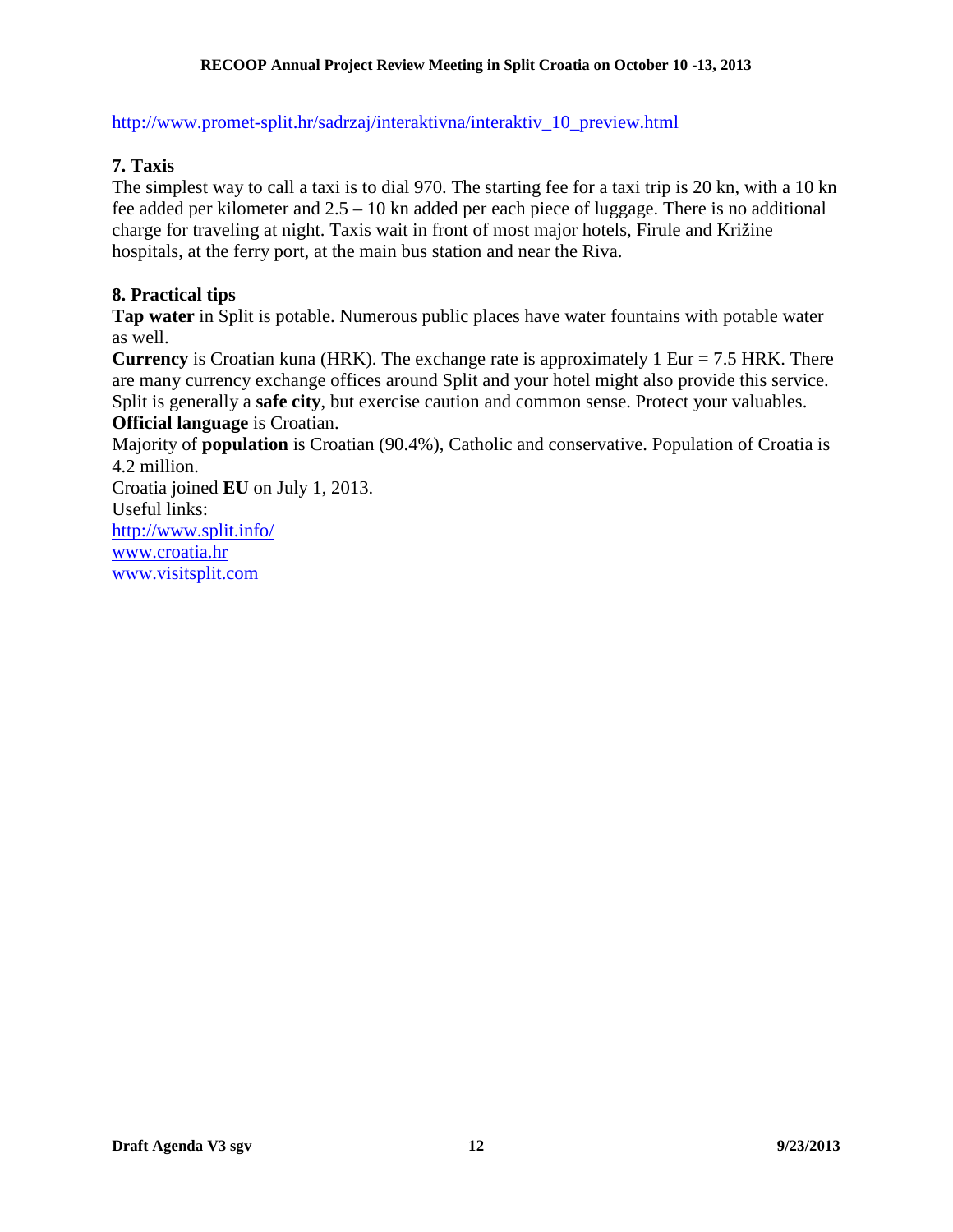

Map 1. Walking from bus/train station to hotel Dujam (1.8 km, cca 25 min)